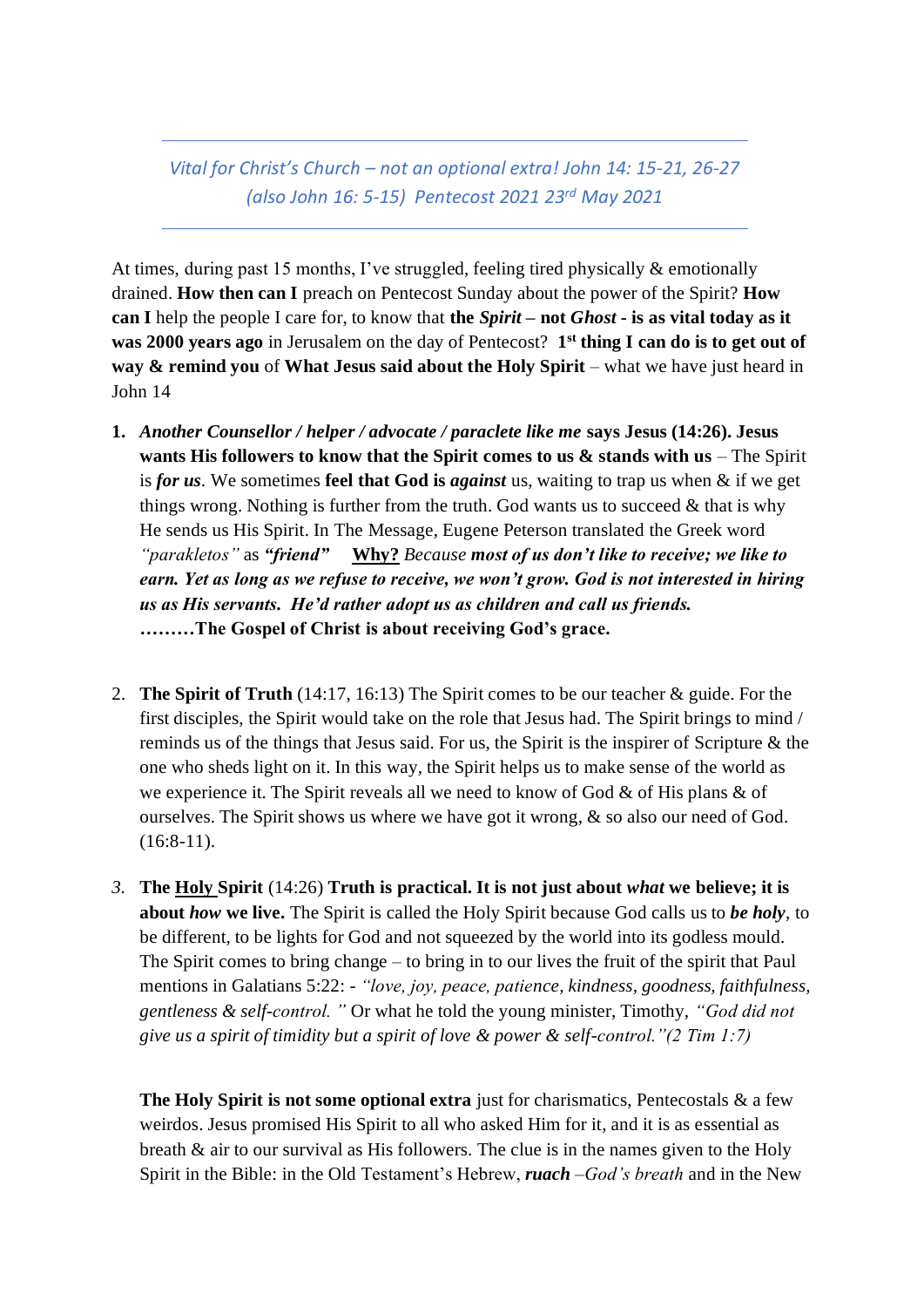Testament's Greek, *pneuma – God's air* as in our *pneumonia* or *pneumatic.* In John 14, Jesus described the Spirit as someone who comes alongside you and me to teach, comfort, encourage, heal, empower and work in our lives -vital to life in Christ. That is why Peter told the crowds, *Repent, and be baptised, (*Stop in your tracks, turn away from all that does not please God, ask for forgiveness, stand up & be counted, & take your place as one of His followers, *and you will receive the gift of the Holy Spirit.* (Acts 2:38)

Jesus told His followers to be His witnesses  $\&$  they would receive power – power of the Holy Spirit **Same is true for us** *– promise is to you & to your children & to all who are far off.*

## *Reflection: For such a time as this - Pentecost 2021 – Acts 2: 1-6, 14-21, 32-41*

That Pentecost 2000 years ago, God's living presence & power in the Holy Spirit, fired up a bunch of timid, tongue-tied disciples, and enabled them, to *boldly go* out from their house – to go out into the streets of Jerusalem and far beyond to share the amazing grace of God in Jesus, the reality that He is alive; and the power of His love and call to all to turn, trust Him for their lives and follow Him. Now, as we hopefully emerge from this time of lockdown & global public health restrictions, we cannot for the meantime go street-preaching or travel across the globe but that first Pentecost raises challenging questions for each of us today:

## 1. **What has been and now is the Lord teaching us in this time of crisis ?**

There are examples in the Bible of where individuals experienced a different sort of "lockdown" – an experience that was not of their own making  $\&$  that confined them in some way, but in which God was still present and in control:

**Joseph** suffering as a slave & as a prisoner in Egypt until God raised him up to be a statesman, who saved the lives of millions. Joseph reassured his brothers that he did not bear a grudge. "*You intended to harm me but God intended it for good to accomplish what is now being done, the saving of many lives."*(Genesis 50: 20)

**Esther,** a Jewish exile suffering life in a Persian harem, but she helped save God's people from a planned genocide, with encouragement of her uncle, "*If you remain silent, people will perish but you have come to royal position for such a time as this.*" Esther 4:14 **Paul,** suffering beatings, shipwreck, imprisonment in Rome, but able to write to the Church at Philippi & tell them that his "lockdown" had *"really served to advance the gospel"* and to open up new opportunities to share the message. (Phil. 1:12ff)

. Paul had earlier written, that "*in all things, every situation"* (however bad) "*God works with those who love Him to bring some good*." (Romans 8:28.) Pray that that we listen, hear and respond to all the Lord is now teaching us and showing us.

*2.* **Telling others / sharing the good news as Jesus had commanded but How? How was it that** *all of the believers were filled with the Holy Spirit & began to speak in other tongues as the Spirit enabled them with each person in that multiracial / multinational / multicultural crowd heard the wonders of God being declared each in their own language?* What was happening? Are these people drunk? Peter, the